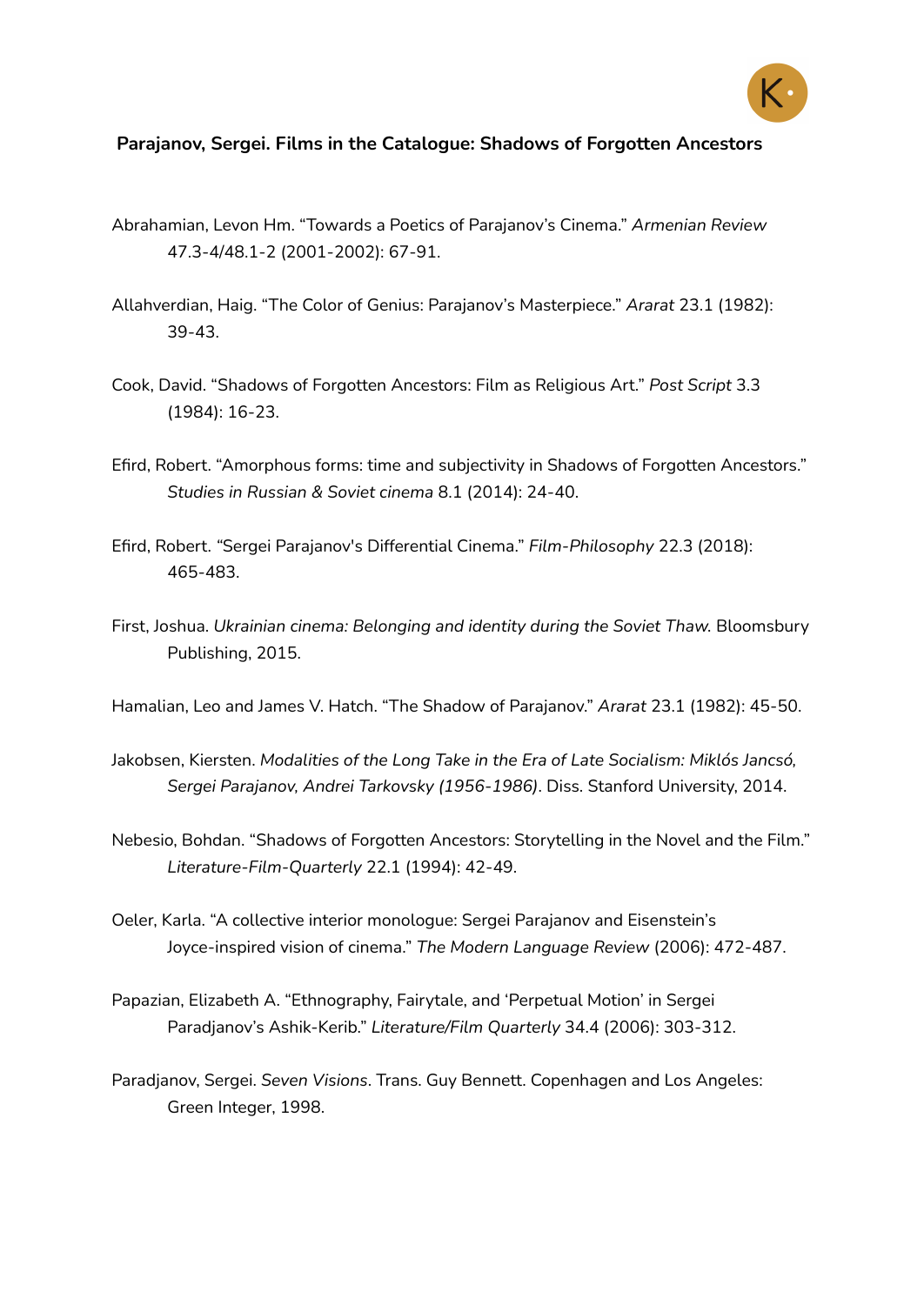

- Sloane, Peter. "Kinetic Iconography: Wes Anderson, Sergei Parajanov, and the Illusion of Motion." *Texas Studies in Literature and Language* 60.2 (2018): 246-268.
- Steffen, James. "From Sayat Nova to The Color of Pomegranates: notes on the production and censorship of Parajanov's film." *Armenian Review* 47.3-4/48.1-2 (2001-2002): 105-147.
- Steffen, James, ed. *Sergei Parajanov*. Special edition of *Armenian Review* 47.3-4/48.1-2 (2001-2002).
- Steffen, James. *A cardiogram of the time: Sergei Parajanov and the politics of nationality and aesthetics in the Soviet Union*. Emory University, 2005.

Steffen, James. *The Cinema of Sergei Parajanov.* University of Wisconsin Press, 2013.

Suderberg, E. "Biographical states: the films of Sergei Parajanov." *Afterimage* (1992): 8-11.

- Trymbach, Serhii. "Artistic power vs. state power: Dovzhenko, Savchenko, Parajanov." *Studies in Russian & Soviet cinema* 6.3 (2012): 357-364.
- Williamson, Anne. "Prisoner: The Essential Paradjanov." *Film Comment* 25.3 (May-June 1989): 57-63.
- Wilson, Booth. "The Cinema of Sergei Parajanov." *The Velvet Light Trap* 76.1 (2015): 79-80.

## **In Russian:**

- Anninskii, Lev. "Tri zvena." *Iskusstvo kino* 9 (1971): 134-152.
- Grigorian, Levon. *Tri tsveta odnoi strasti: triptikh Sergeia Paradzhanova*. Moskva: SK SSSR/Kinotsentr, 1991.

Kalantar, Karen. *Ocherki o Paradzhanove*. Erevan: "Gitutiun" NAN RA, 1998.

Katanian, Vasilii. *Paradzhanov: Tsena vechnogo prazdnika*. Nizhnii Novgorod: Dekom, 2001.